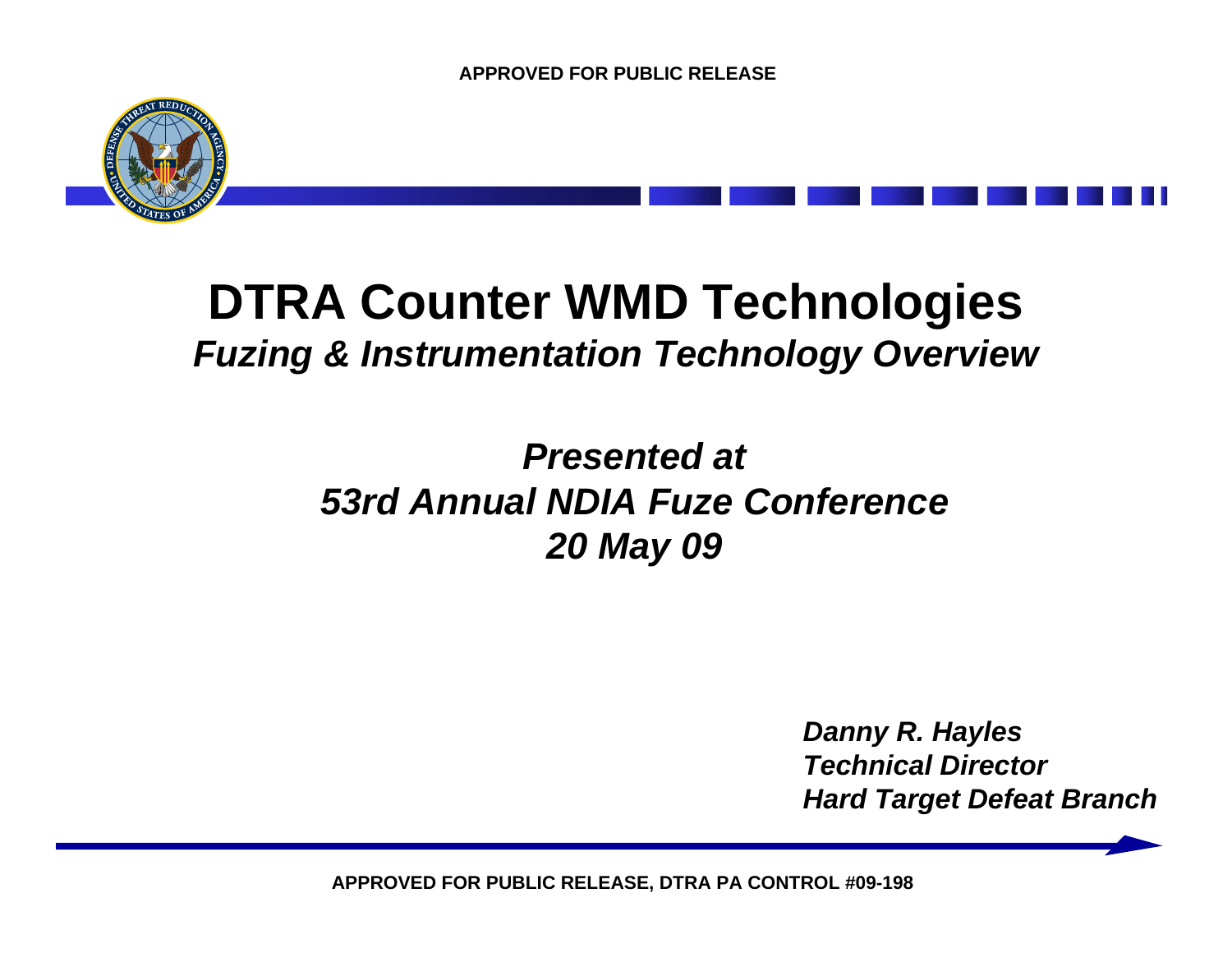



- **Mission & Campaigns**
- **Requirement for Hard Target Fuzing**
- **Current Fuzing and Instrumentation Technology Thrusts**
- **Summary**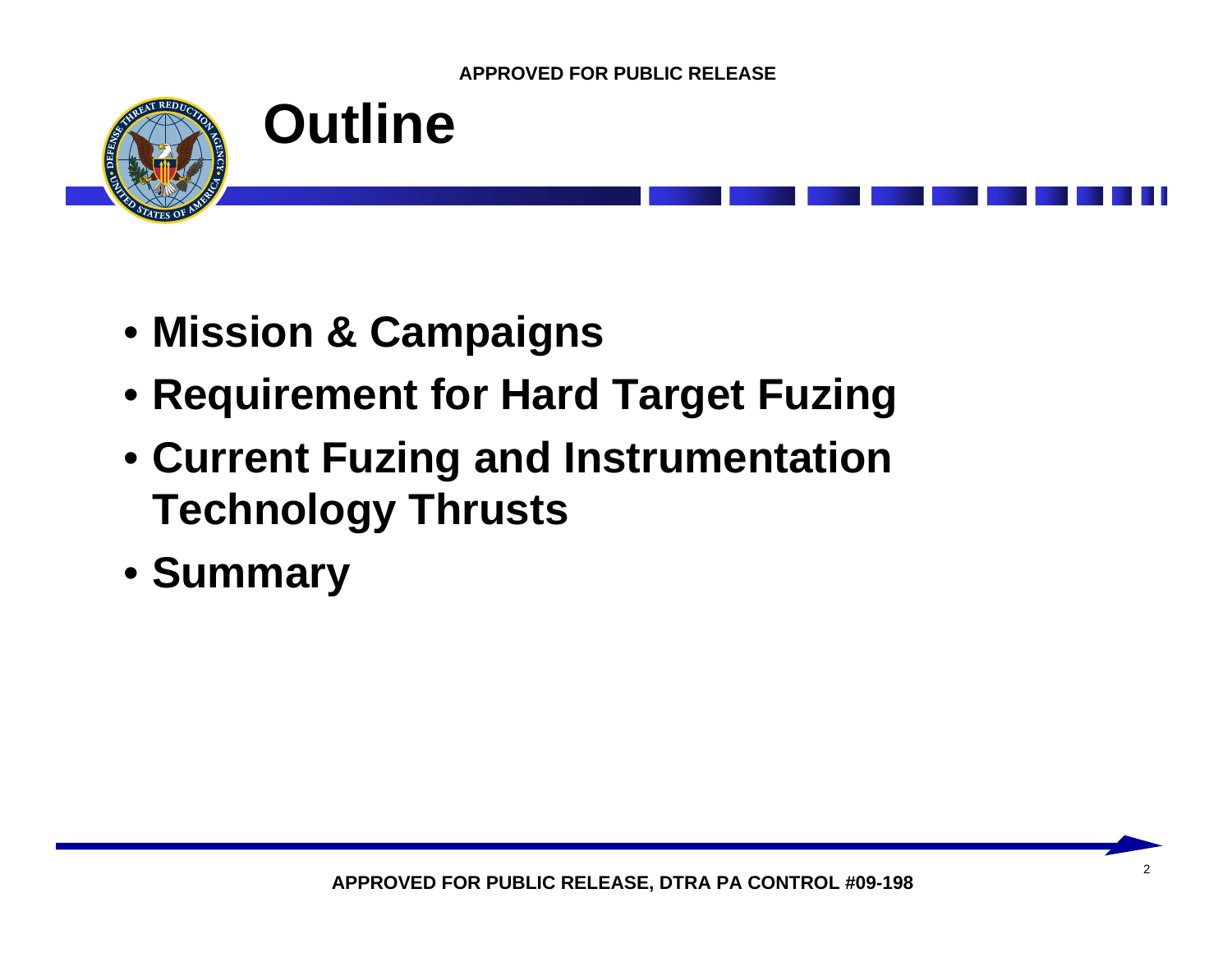

# **DTRA Mission & Campaigns**

## **Mission:**

…*reduce the threat to the United States and its allies from Weapons of Mass Destruction (CBRNE) by providing capabilities to reduce, eliminate, and counter the threat, and mitigate its effects.*

## **Functions:**

*Conduct RDT&E programs…in areas related to WMD and designated advanced weapons to include…WMD-related targets and the entire class of hard and deeply buried facilities.*

## **Campaigns:**

Campaign 5: Transform the Deterrent - support the COCOMs' ability to hold WMD at risk through offensive means

#### **Objective 5.2.1: …leverage advances in …intelligent fuzing… to counter the most difficult targets**

### **Vision:**

Develop, test, and demonstrate to the Warfighters reliable and effective solutions to defeat WMD and WMD-related functions protected in Hard and Deeply Buried Targets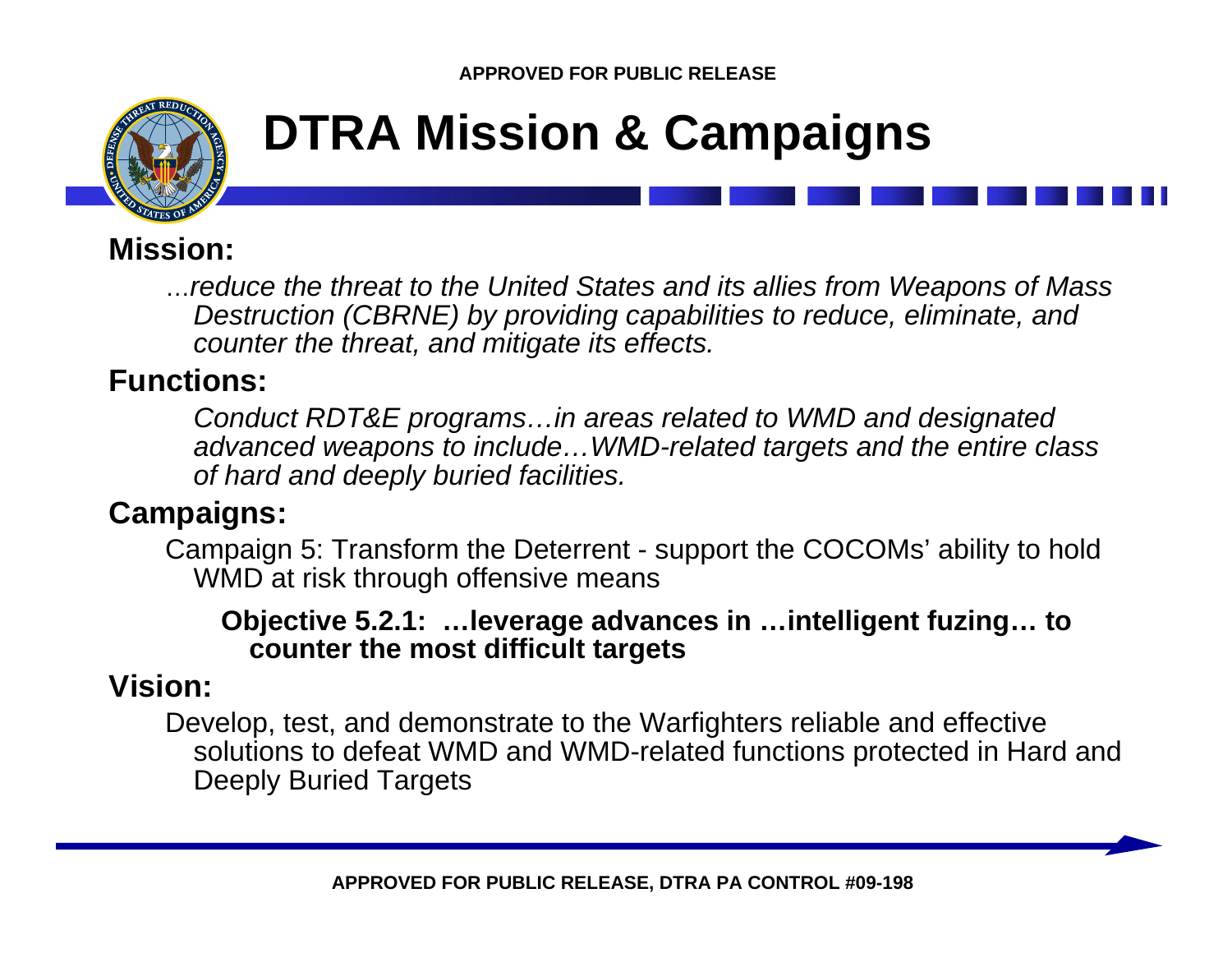

## **APPROVED FOR PUBLIC RELEASEIncreasing Importance of Hard or Deeply Buried Targets**

*"Underground Facilities. The rising importance of hardened or deeply buried facilities to potential adversarial nations and non-national organizations is becoming more apparent each year. Whether those nations and non-government organizations are classified as rogue, major, or emerging powers, or terrorist groups, their critical military, leadership and national security assets are increasingly protected by these facilities. The growth and sophistication of Hard and Deeply Buried Targets (HDBTs) is especially significant among countries whose support for terrorism and potential possession of WMD constitute threats to world peace and U.S. Security…Their new and modified facilities incorporate features that make them more survivable against known U.S. weapons. Moreover, these countries are exporting underground construction techniques, and construction equipment."*

Source: "Statement for the Record to the Senate Armed Services Committee", Lt Gen Maples, Director, DIA, 27 February 2007, Page 29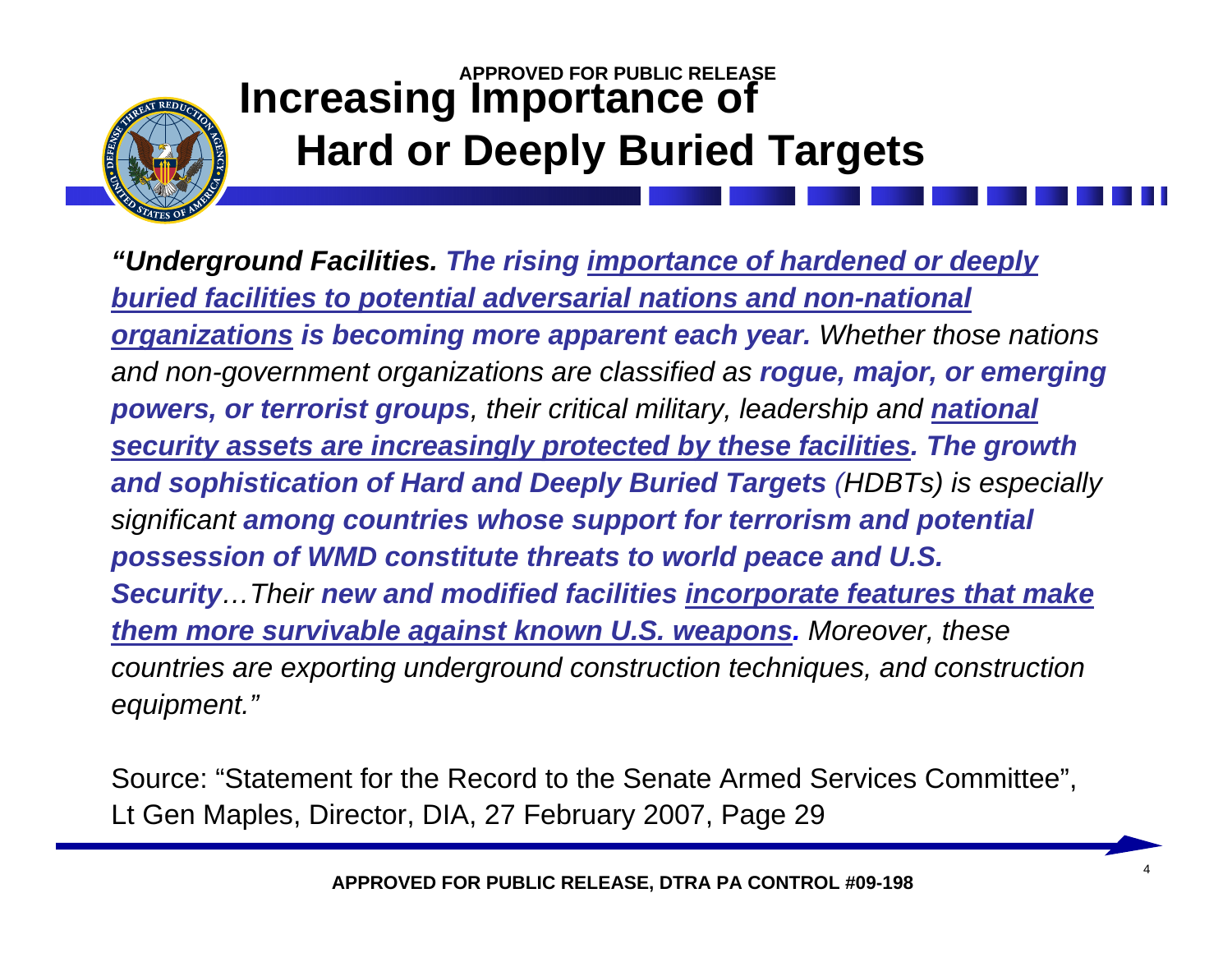

# **Need for Intelligent Robust Survivable Fuzes**

- Intelligence uncertainties
	- Target
		- Layering
		- Material strengths
		- Construction (columns/beams)
		- **Location of vital centers**
	- Geology
- Optimize detonation location dependent upon desired effect
	- Minimize collateral damage
- Limitations of time fuzes
	- Uncertainty in weapon & target models makes fuze setting predictions difficult







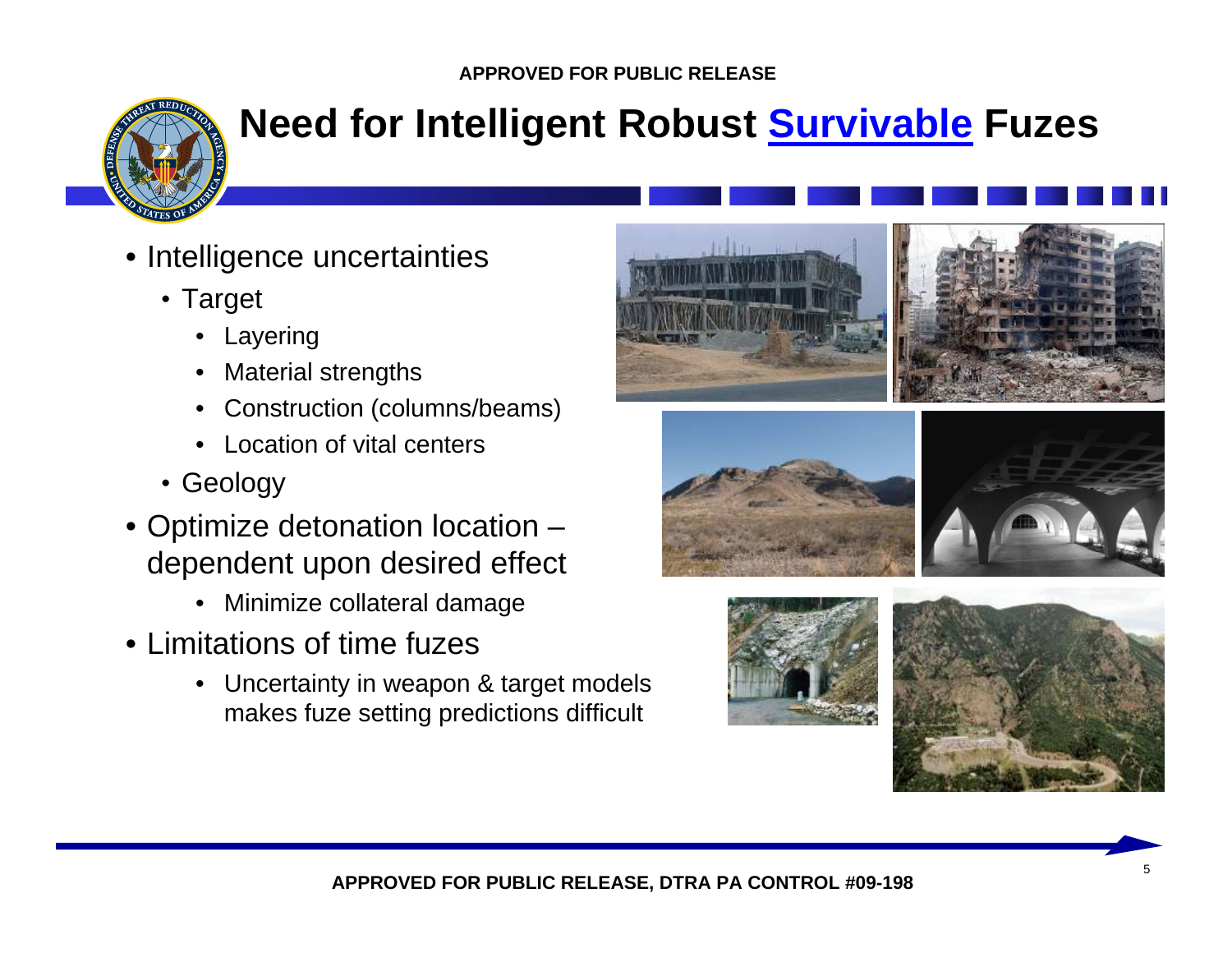

## **APPROVED FOR PUBLIC RELEASEHard & Deeply Buried Target (HDBT) Defeat Critical to Counter WMD Mission**

- **Use of HDBTs is widespread among both hostile states and terrorists to protect WMD and WMD-related functions including:**
	- **Production, storage, research**
	- **Delivery systems**
	- **Command and control**
	- **National/terrorist leadership**

*MOST VALUABLE ASSETS*



*You can't defeat WMDs, if you You can't defeat WMDs, if you can't defeat HDBTs!! can't defeat HDBTs!!*

> *You can't defeat HDBTs, if the You can't defeat HDBTs, if the fuze does not survive!! fuze does not survive!!*

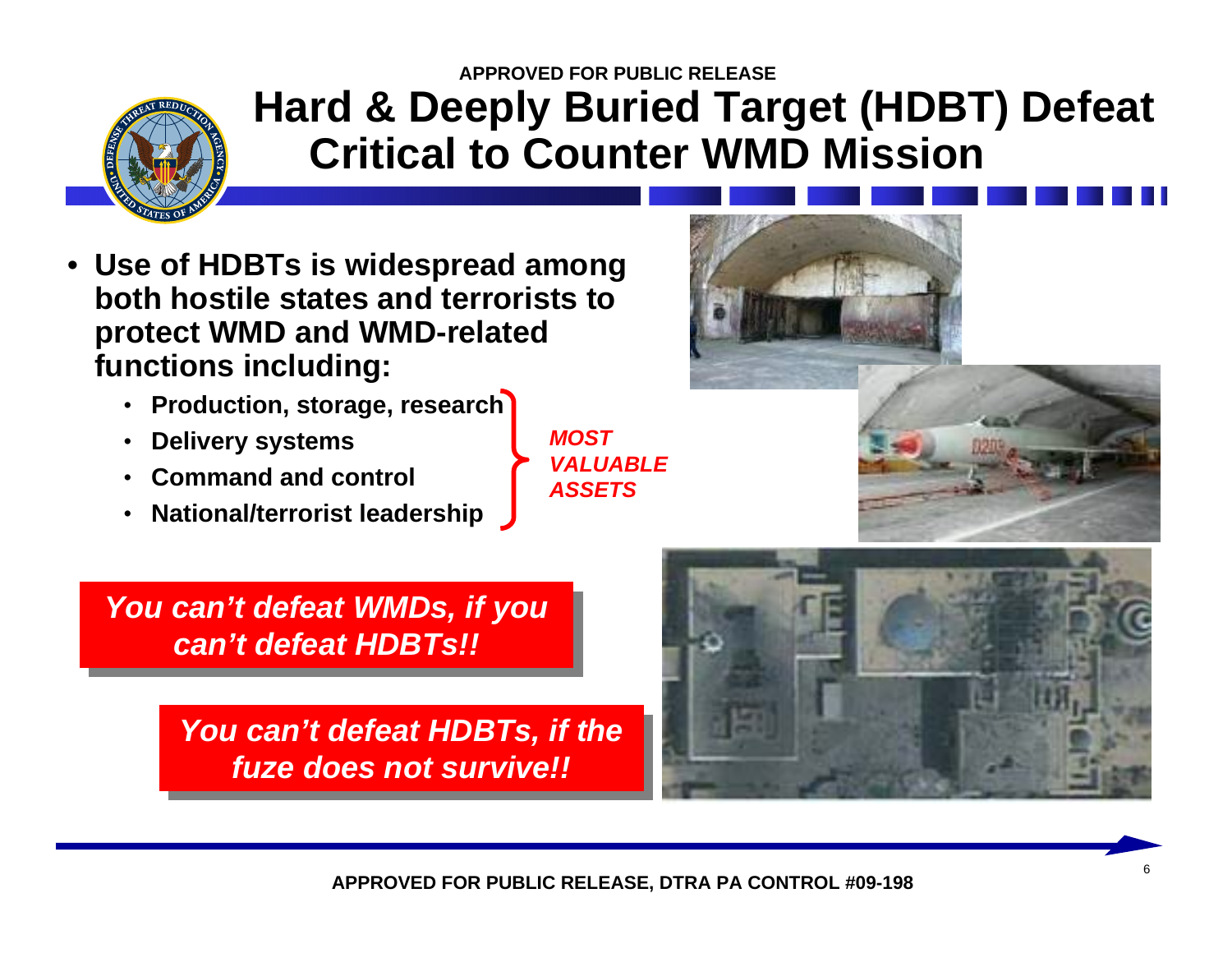

## *Fuzing and Instrumentation Technology Vision*

- Develop and demonstrate innovative **SURVIVABLE fuze technologies** to support the defeat of WMD related facilities
- Develop **SURVIVABLE instrumentation packages** 
	- to support development of
		- New fuzes
		- BDI technology





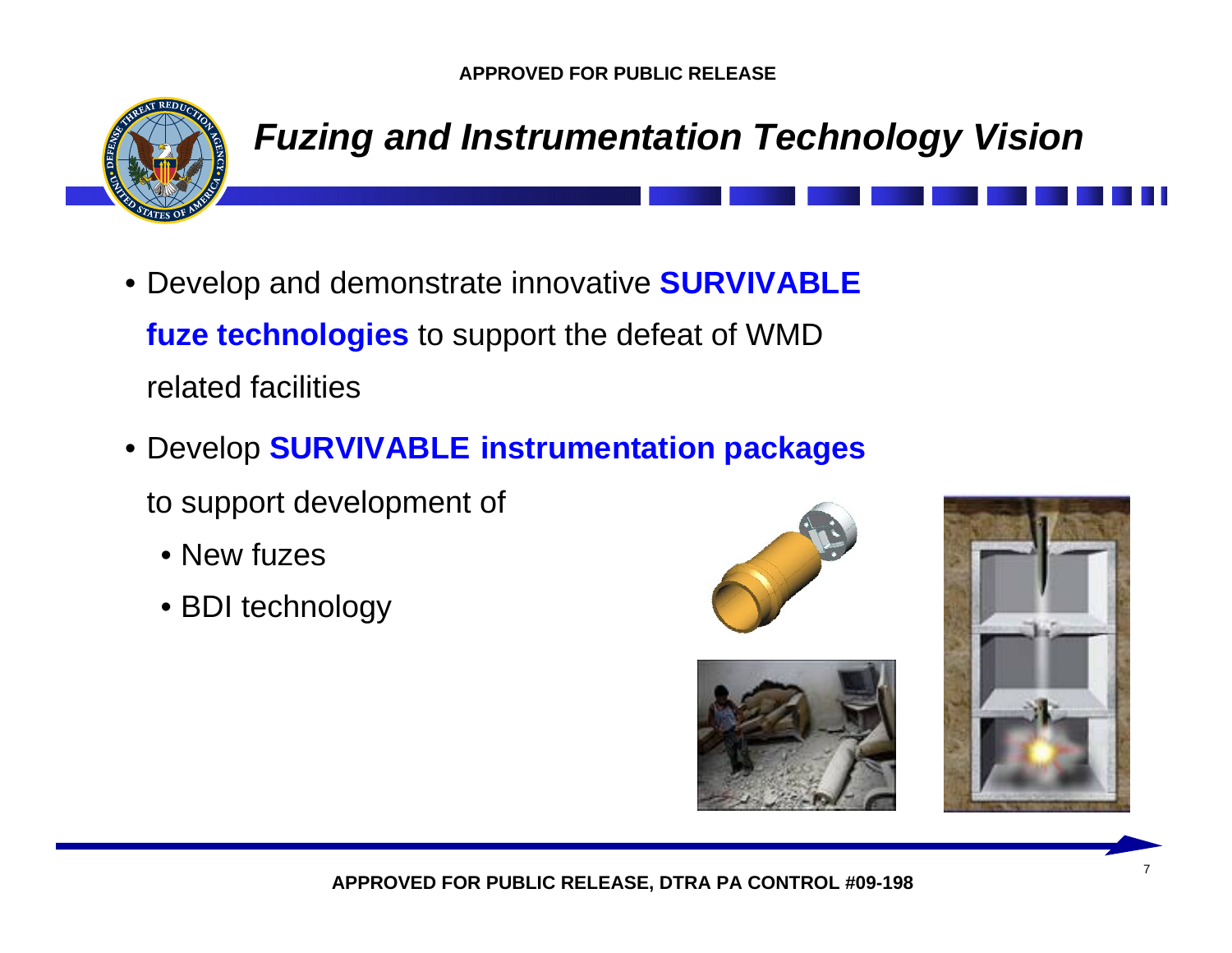

- Fuze Harsh Environment Characterization & Test Support
	- Fundamental understanding of forcing functions on the fuze and fuze components
	- System level aspects being pursued within the larger **Community**
	- Bottom Line: Need to be able to predict and test the multi-axis loads on fuzes



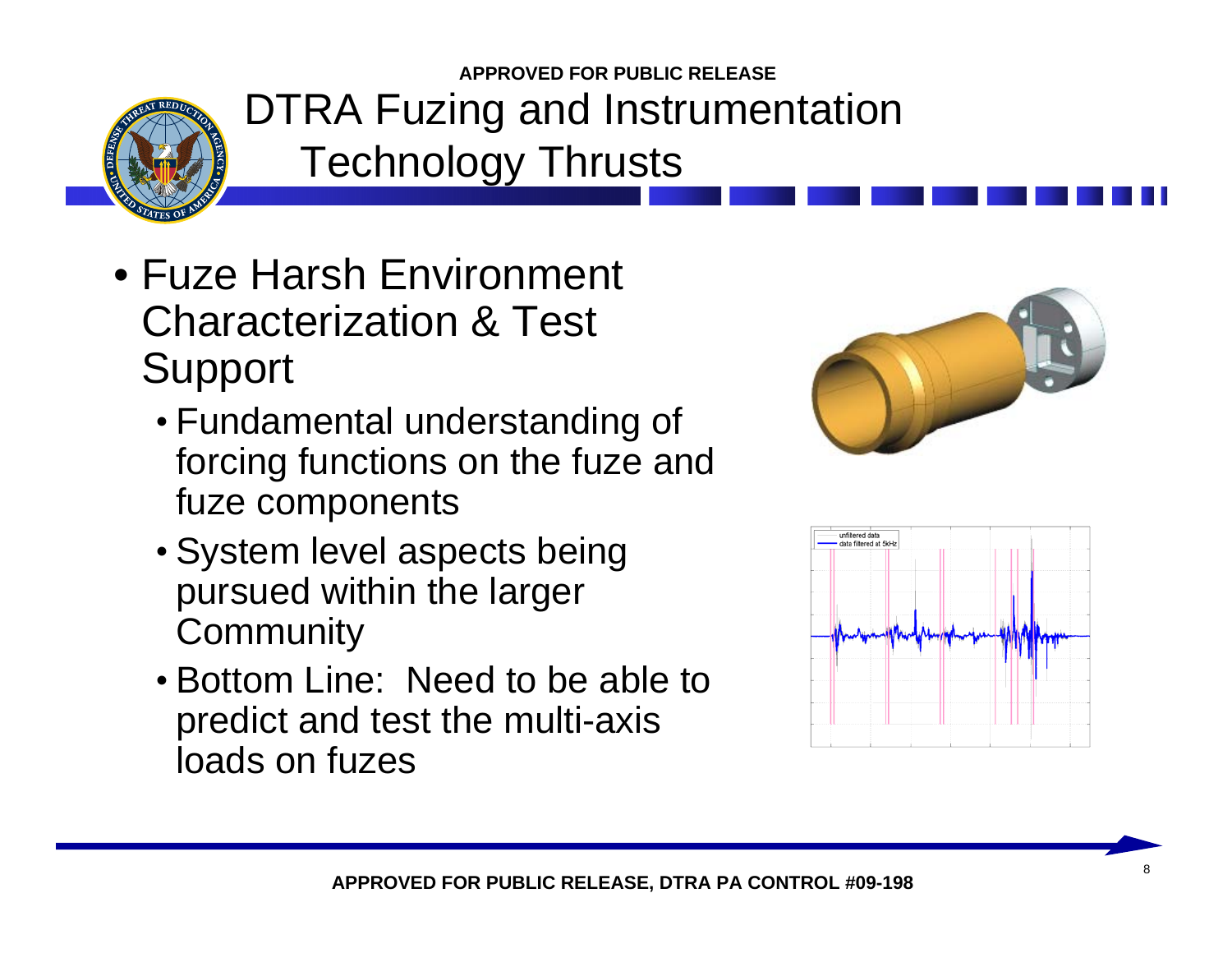

- Recorders for Harsh Environments
	- OSD Hosted Data Recorder Workshop (Feb 09)
	- Weapon Data Recorder (WDR)
		- ICD Being Developed in FY09
		- Follow-up Workshop Planned for Spring 2010



- 3" Data Recorder Instrumentation Package
- Size & weight of current legacy fuzes
- Standardized Robust/Reliable Interfaces
- Cantilever or Compression Mounted
- Independent Data Recorders
	- Threshold of 2
	- Goal of 3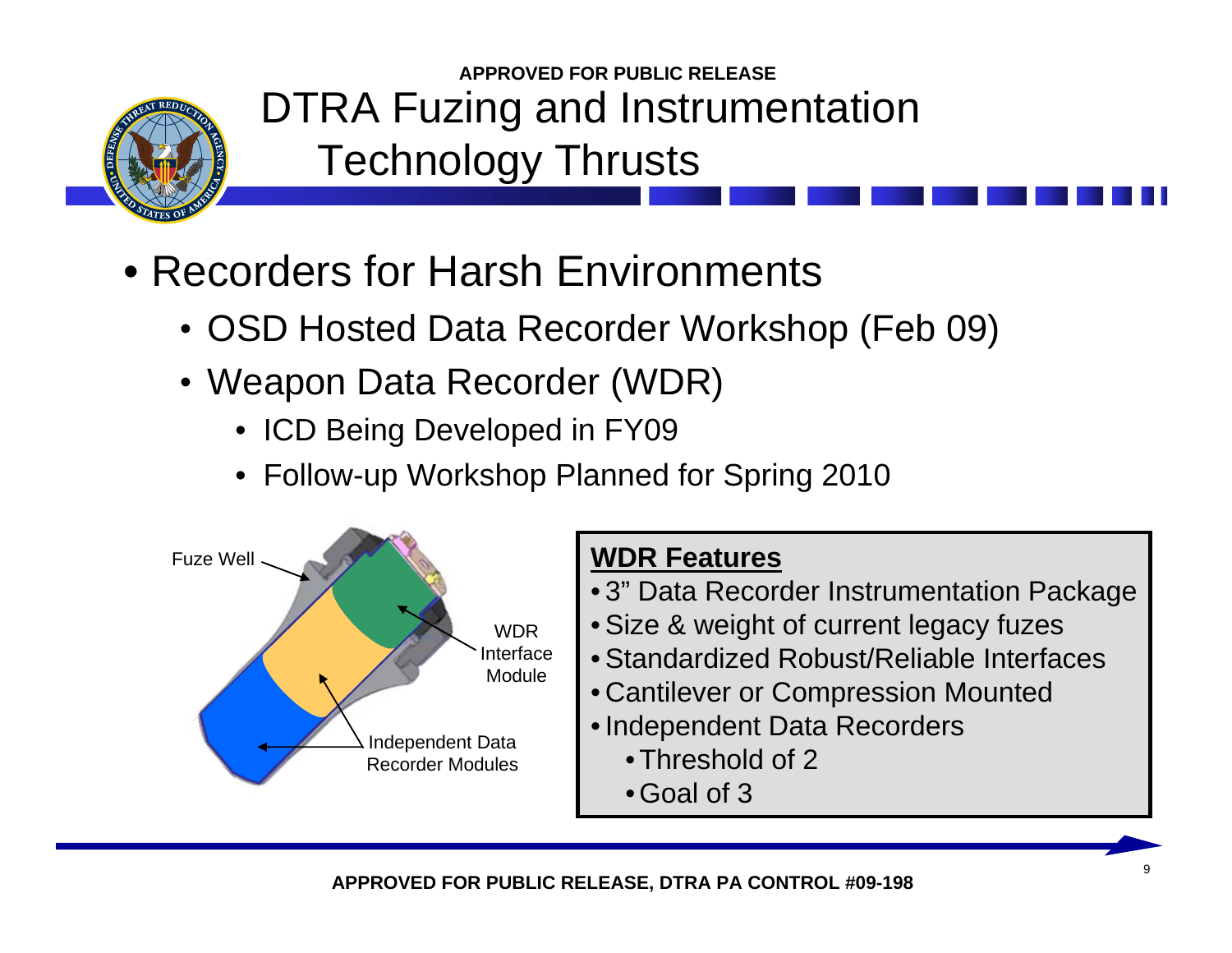

- Recorders for HarshEnvironments (Cont)
	- 3-Axis DTRA DataRecorder (3DDR)
		- Booster Cup Compatible
		- 3 Unit Design
		- Replaceable Accelerometers



**Public Releasable: SAND # 2009-0918 P**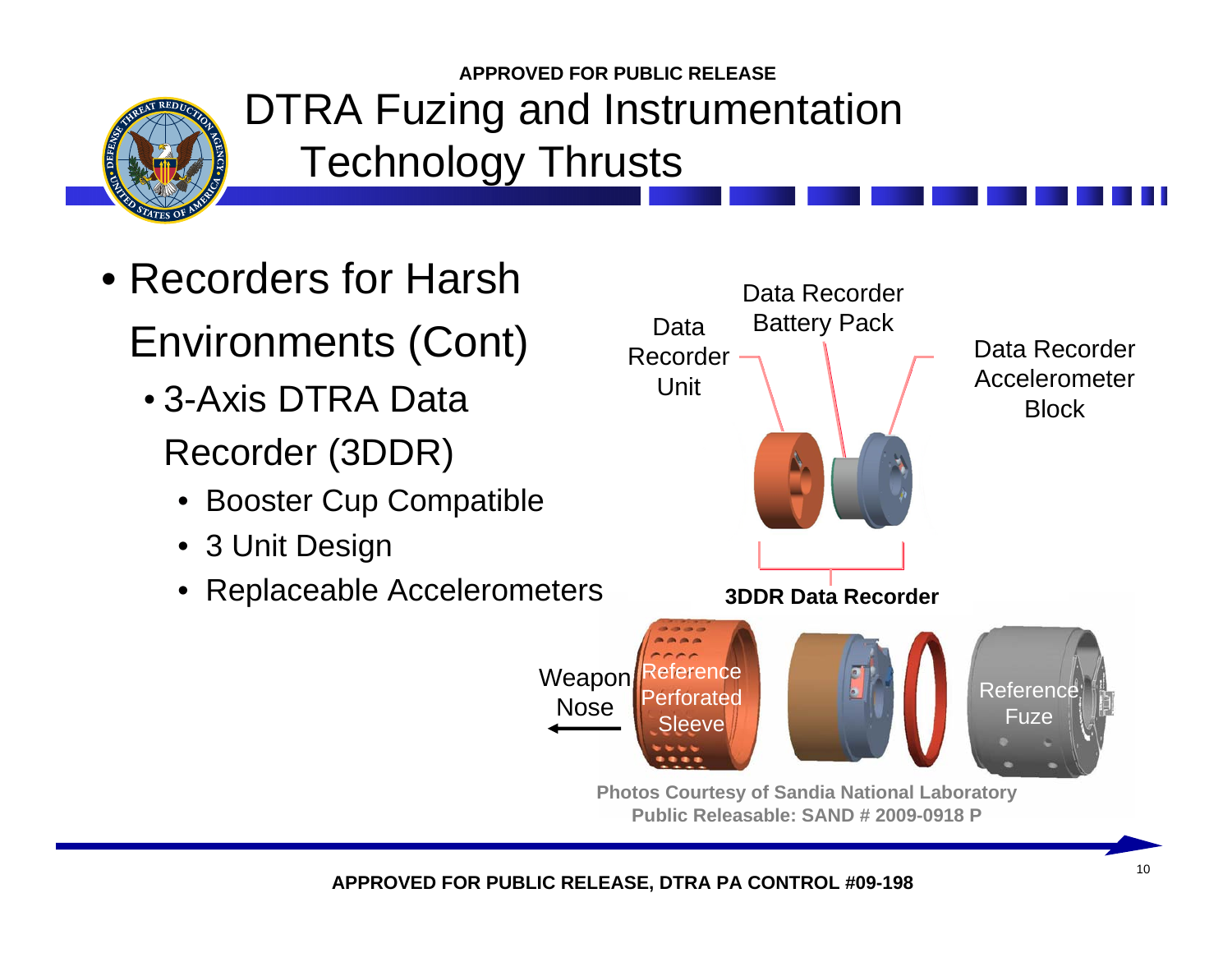

# • Fuze **Survivability** Thrusts

- Developing diagnostic fuze post impact module
	- Failure mechanisms of individual components
	- Component mounting techniques
	- Potting material characterization
	- Shock mitigation materials
	- Fuze system design techniques/architectures
- Engaged in penetration community
	- Transfer functions through the various weapon system interfaces to assess the impact loading on the fuze
		- Explosive fill (live & inert simulate) material properties characterization
		- TCG-XI Concrete Modeling and Simulations Working Group
		- TCG-X and XI Collaboration Effort
	- Improving existing test protocols to increase fuze survivability confidence levels
		- Test beyond weapon system specifications for initial impact conditions
		- Sub-scale multi-axis tests
		- Full-scale multi-layer targets for flight testing